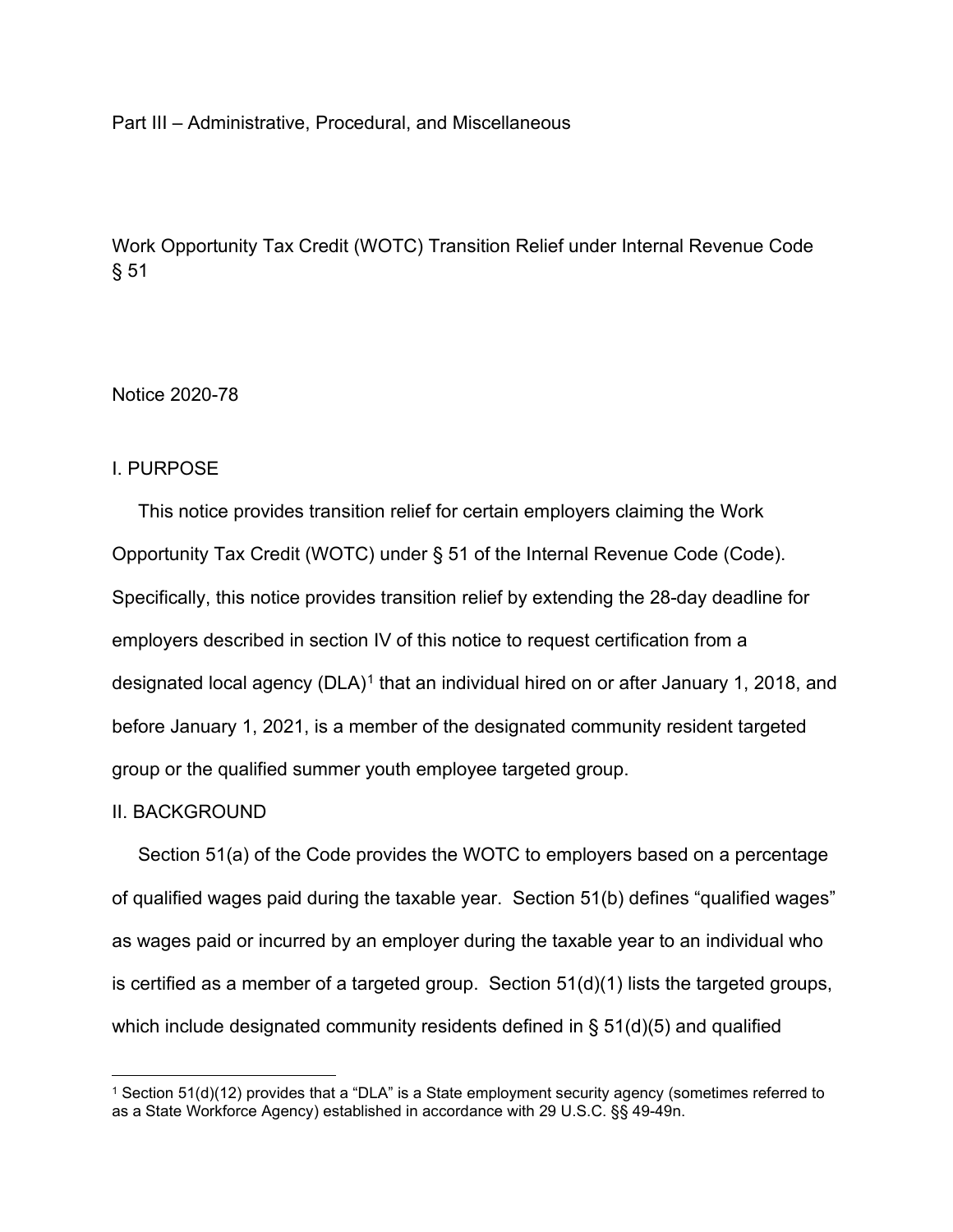summer youth employees defined in § 51(d)(7).

 Pursuant to § 51(d)(13)(A), an individual is not treated as a member of a targeted group unless (1) on or before the day the individual begins work, the employer obtains certification from the DLA that the individual is a member of a targeted group, or (2) the employer completes a pre-screening notice on or before the day the individual is offered employment and submits such notice to the DLA to request certification not later than 28 days after the individual begins work. The Form 8850 (Pre-Screening Notice and Certification Request for the Work Opportunity Credit) is the pre-screening notice that must be submitted to the DLA to request certification.

 Among the requirements for an individual to be certified as a member of a targeted group described in §  $51(d)(5)$  or (7), the individual must be certified by the DLA as having a principal place of residence within an empowerment zone<sup>[2](#page-1-0)</sup> where the individual continuously resides. Any wages paid to or incurred on behalf of the individual for services rendered while the individual is not living at a residence within an empowerment zone do not qualify for the WOTC.

### III. TAXPAYER CERTAINTY AND DISASTER TAX RELIEF ACT AMENDMENTS

 The WOTC has been subject to several legislative extensions and modifications since its enactment by § 1201 of the Small Business Job Protection Act of 1996, Pub. L. 104-188, 110 Stat. 1755 (August 20, 1996). Most recently, the Taxpayer Certainty and Disaster Tax Relief Act (Act), enacted as Division Q of the Further Consolidated Appropriations Act, 2020, Pub. L. 116-94, 133 Stat. 2534, 3226 (December 19, 2019),

 $-2 -$ 

<span id="page-1-0"></span> $2$  Section 1393(b) provides that for purposes of the Code, the term "empowerment zone" means an area designated as such under § 1391.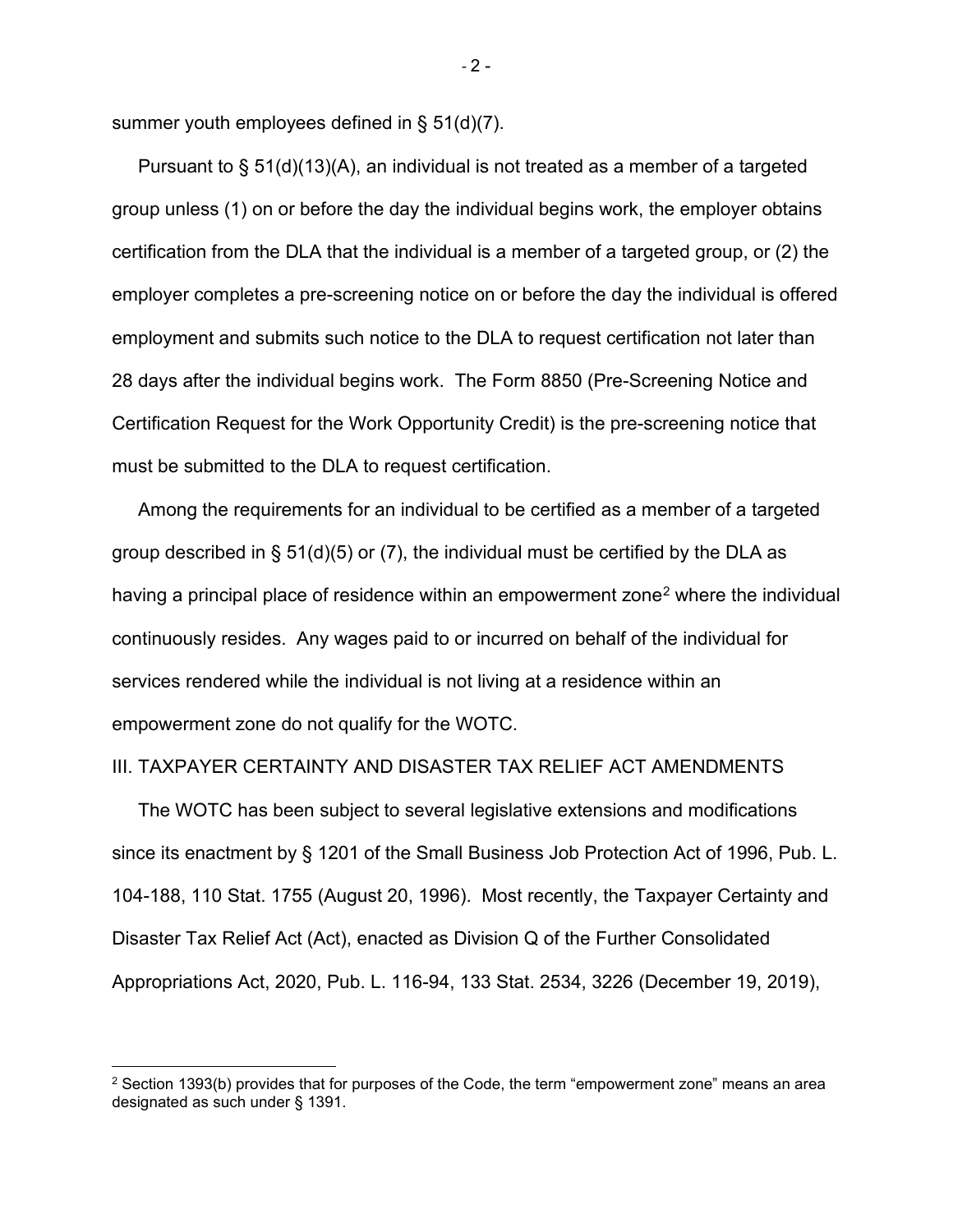amended § 51 of the Code to extend the WOTC through December 31, 2020.

 Specifically, § 143 of the Act amended § 51(c)(4) of the Code to extend the WOTC for an employer that hires individuals who are members of a targeted group with respect to wages paid or incurred to such individuals who begin work for the employer after December 31, 2019, but not after December 31, 2020.

In addition,  $\S$  118(a) of the Act amended  $\S$  1391(d)(1) of the Code to provide that any designation of an empowerment zone ends on the earliest of (1) December 31, 2020, (2) the termination date designated by the State and local governments as provided for in their nomination, or ([3](#page-2-0)) the date the appropriate Secretary<sup>3</sup> revokes the designation. Section 118(b) of the Act provides that where a nomination of an empowerment zone included a termination date of December 31, 2017, § 1391(d)(1)(B) of the Code will not apply with respect to such designation if, after the date of the enactment of the Act, the entity that made such nomination amends the nomination, in such manner as the Secretary of the Treasury may provide, to provide for a new termination date. The amendment made by § 118(a) of the Act applies to taxable years beginning after December 31, 2017.

 On June 11, 2020, the Department of the Treasury (Treasury Department) and the Internal Revenue Service (IRS) issued Revenue Procedure 2020-16, 2020-27 IRB 10, to explain how a State or local government is deemed to extend the termination date designated in an empowerment zone nomination until December 31, 2020. Revenue Procedure 2020-16 provides that if a State or local government did not submit a written

- 3 -

<span id="page-2-0"></span> $3$  Section 1393(a)(1) of the Code defines the term "appropriate Secretary" as the Secretary of Housing and Urban Development (in the case of any nominated area designated under § 1391 that is located in an urban area as defined in § 1393(a)(3)) or the Secretary of Agriculture (in the case of any nominated area designated under § 1391 that is located in a rural area as defined in § 1393(a)(2)).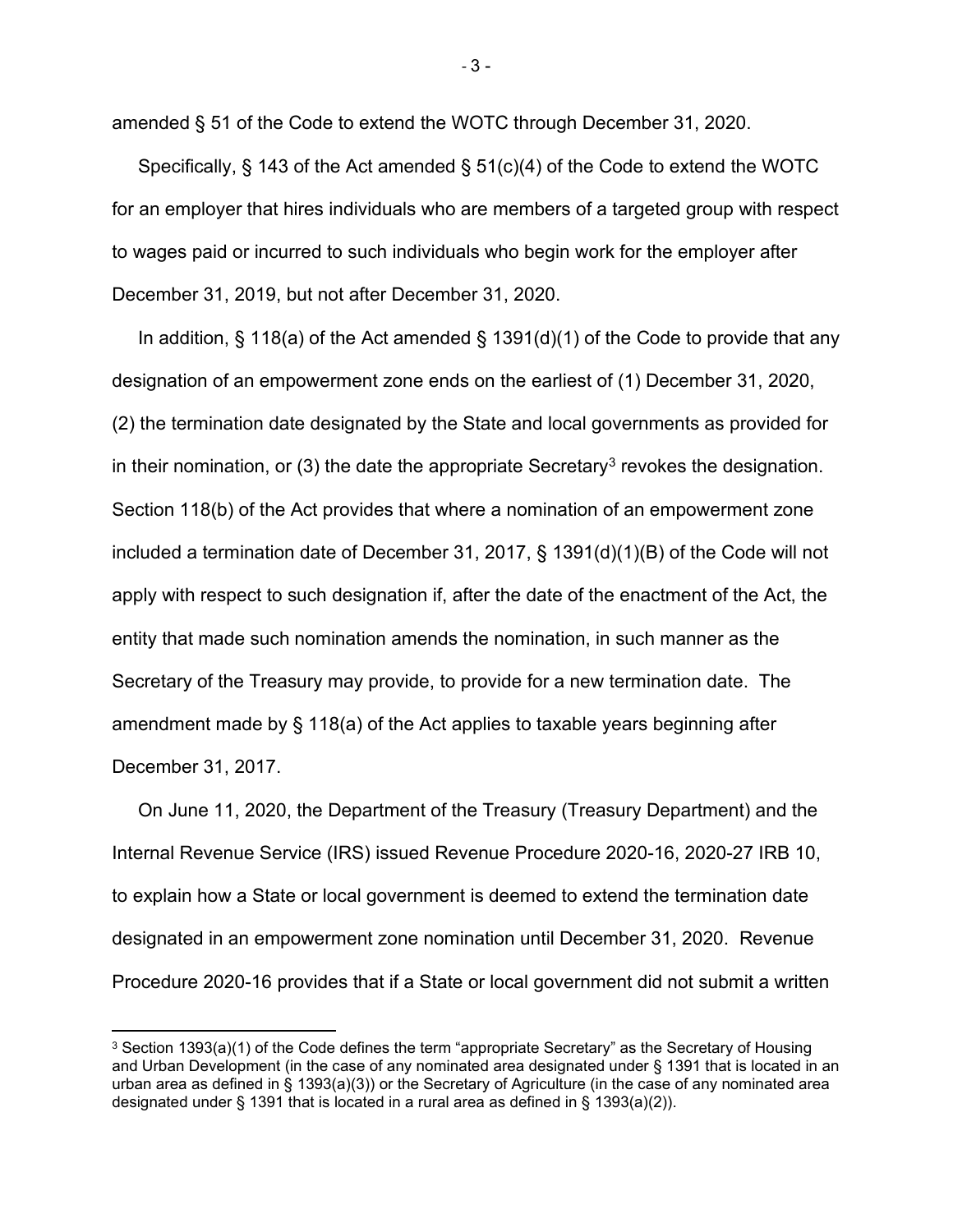declination to the IRS by August 10, 2020, and if the appropriate Secretary did not revoke the empowerment zone designation, then the termination date provided in that empowerment zone nomination is automatically extended to December 31, 2020. IV. GRANT OF RELIEF

 Because the Act extended the WOTC through December 31, 2020, and retroactively extended the period for which an empowerment zone designation is in effect under § 1391(d)(1) from December 31, 2017, to December 31, 2020, employers need additional time to comply with the DLA certification requirements of  $\S$  51(d)(13)(A)(ii).

 The Treasury Department and the IRS understand that, due to the expiration of empowerment zone designations at the end of 2017 and the uncertainty of whether empowerment zone designations would be extended, some employers that hired members of targeted groups described in  $\S$  51(d)(5) and (7) may not have submitted Form 8850 to the DLA within 28 days of the individual beginning work. To be eligible for the relief provided by this notice, an employer that did not submit Form 8850 to the DLA within 28 days of an individual beginning work must submit the completed Form 8850 to the DLA by the date set forth in section IV.A of this notice.

 In addition, the Treasury Department and the IRS are aware that some employers that hired members of targeted groups described in § 51(d)(5) and (7) may have submitted Form 8850 to the DLA within 28 days of an individual beginning work, regardless of the expiration of the empowerment zone designations. To be eligible for the relief provided by this notice, an employer that submitted Form 8850 to the DLA and subsequently received a denial letter from the DLA by reason of the expiration of the empowerment zone designations must re-submit the completed Form 8850 by the date

 $-4 -$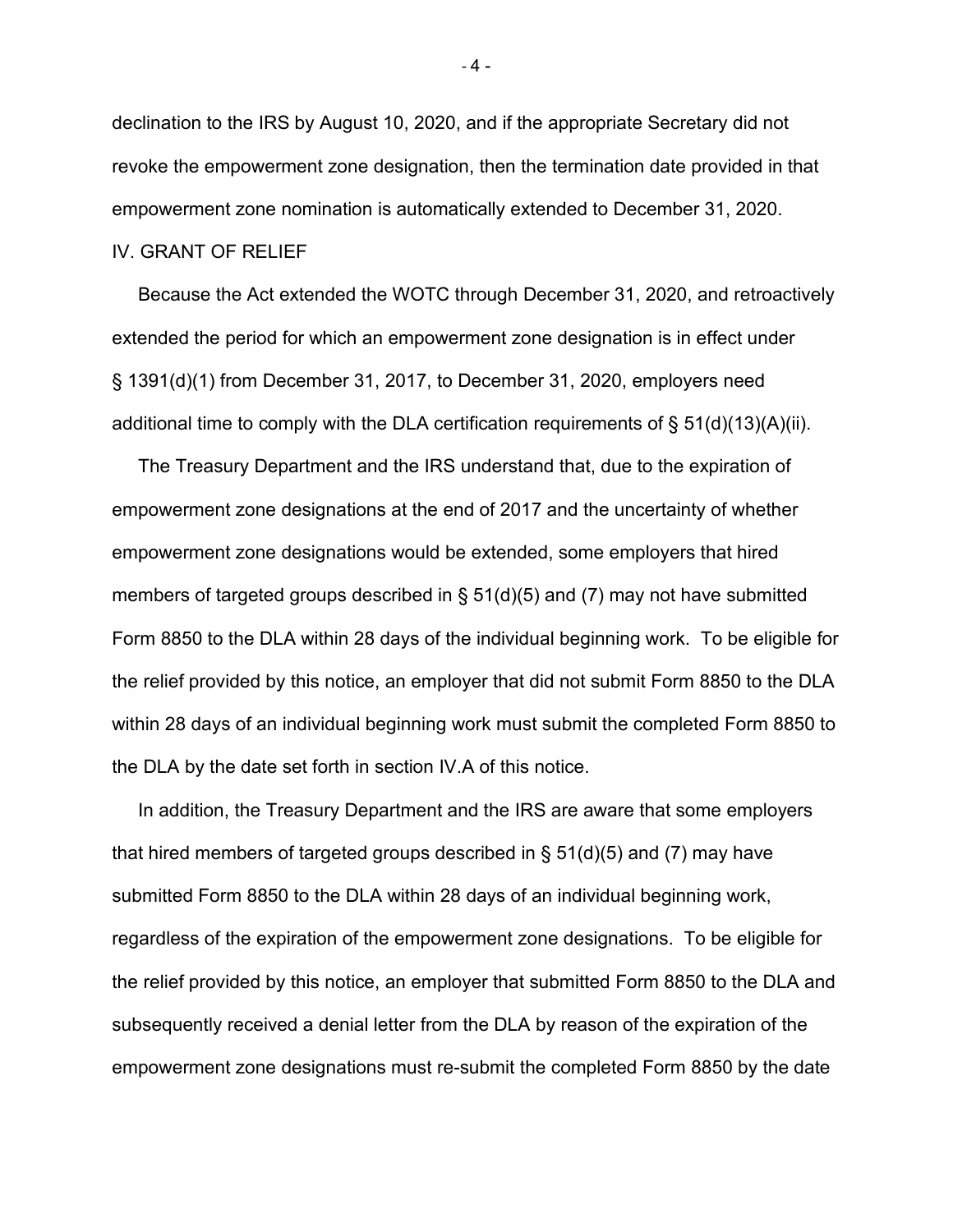set forth in section IV.A of this notice. In the event that an employer submitted Form 8850 to the DLA and was not issued a denial letter by the DLA, the employer does not need to re-submit Form 8850 to be eligible for the relief provided in this notice.

 For these reasons, the Treasury Department and the IRS are providing employers with additional time to submit Form 8850 with the DLAs in accordance with the following timeframe.

# **A. Additional time for employers that hired or hire designated community residents or qualified summer youth employees between January 1, 2018, and December 31, 2020 to submit a completed Form 8850 to the DLA.**

 An employer that hired an individual who is a designated community resident described in § 51(d)(5), or a qualified summer youth employee described in § 51(d)(7), and who began work for that employer on or after January 1, 2018, and before January 1, 2021, will be considered to have satisfied the requirements of § 51(d)(13)(A)(ii), whether or not the employer submitted the completed Form 8850 to the DLA within 28 days of the individual beginning work for the employer, if the employer submits the completed Form 8850 to the DLA to request certification no later than January 28, 2021. In the event that an employer submitted Form 8850 to the DLA and was not issued a denial notification by the DLA, the employer does not need to resubmit Form 8850.

# **B. Application of 28-day requirement to individuals hired on or after January 1, 2021.**

 An employer that hires a member of a targeted group described in § 51(d)(5) or (7), who begins work for the employer on or after January 1, 2021, is not eligible for the

- 5 -